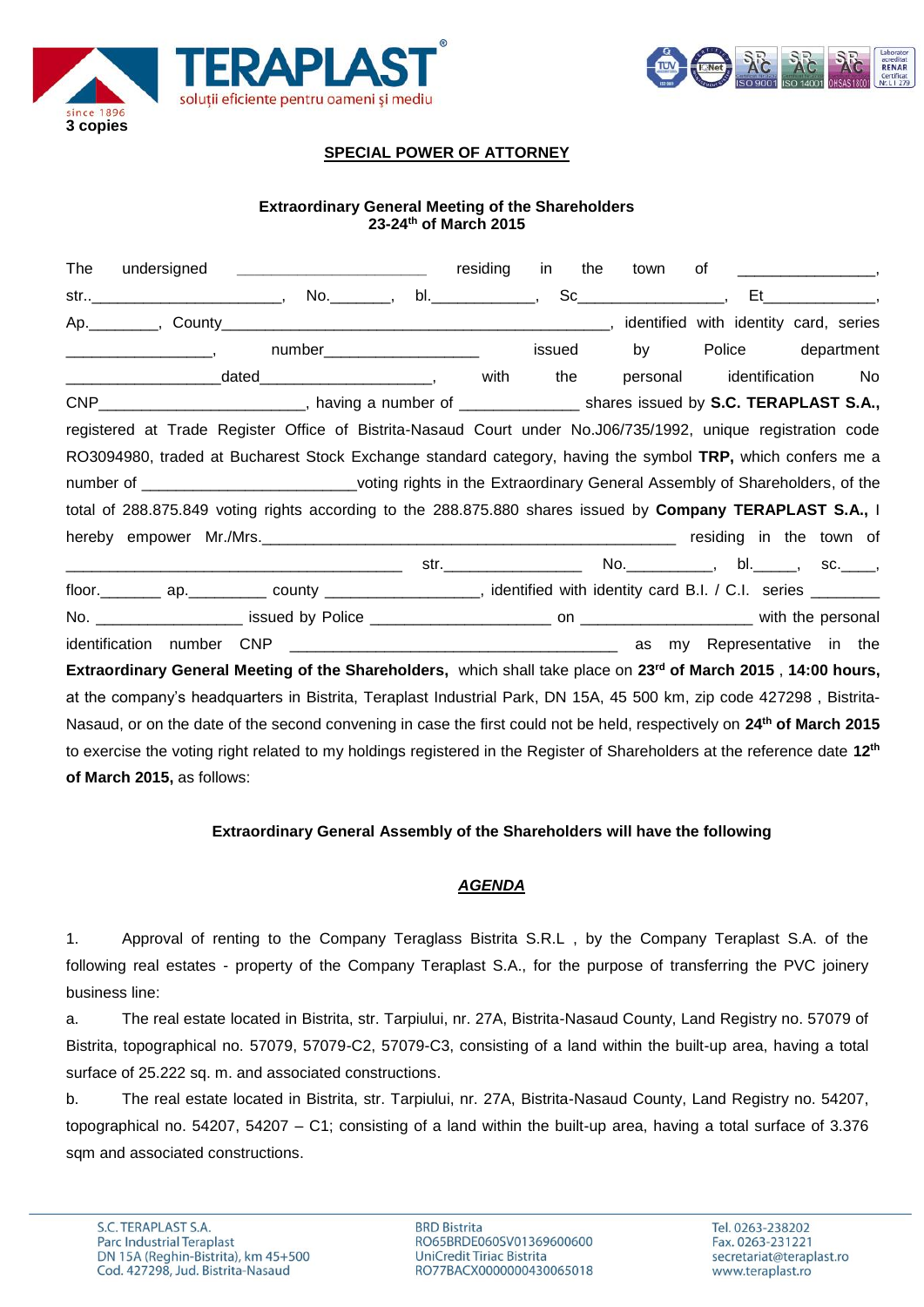



| For | <b>Against</b> | <b>Abstaining</b> |
|-----|----------------|-------------------|
|     |                |                   |
|     |                |                   |

2. Approval of the rental price of the real estate mentioned at item 1 of this convening notice. The rental price suggested by the Board of Directors amounts to EUR 8,840/month, VAT excluded.

| For | <b>Against</b> | <b>Abstaining</b> |
|-----|----------------|-------------------|
|     |                |                   |
|     |                |                   |

3. Approval of the rental period of time for the real estate mentioned at item 1 of this convening notice. The Board of Directors suggests a period of time of 6 (six) years, as of 01.04.2015.

| For | <b>Against</b> | <b>Abstaining</b> |
|-----|----------------|-------------------|
|     |                |                   |
|     |                |                   |

4. Approval of transferring to Company Teraglass Bistrita S.R.L, at the same time with renting the real estate mentioned at item 1 of this convening notice, of the entire activity corresponding to the PVC joinery business line (including the personnel transfer, pursuant to art. 173 of the Labour Code).

| For | <b>Against</b> | Abstaining |
|-----|----------------|------------|
|     |                |            |
|     |                |            |

5. In order to transfer the PVC joinery business line to Teraglass Bistrita S.R.L., approval of selling the equipment / assets corresponding to such business line.

| <b>Against</b> | <b>Abstaining</b> |
|----------------|-------------------|
|                |                   |
|                |                   |

6. Approval of the sales price of the equipments mentioned at item 5 of this convening notice. The sales price suggested by the Board of Directors amounts to RON 3,800,000, plus the value of the equipment to be commissioned up to the date of the business line transfer (respectively 1<sup>st</sup> April 2015), amounting to maximum EUR 200,000. The Board of Directors suggests that the payment of the equipment price to be done in 60 equal instalments, as of 01.04.2016.

| For | <b>Against</b> | Abstaining |
|-----|----------------|------------|
|     |                |            |
|     |                |            |

7. Approval that the transfer of the ownership of property over the assets mentioned in item 5 of this convening notice to be performed exclusively on the date the price is fully paid by the Buyer, Teraglass Bistrita S.R.L. It is proposed that the risk related to the sold assets to be transferred from the Seller to the Buyer on the date the sales

.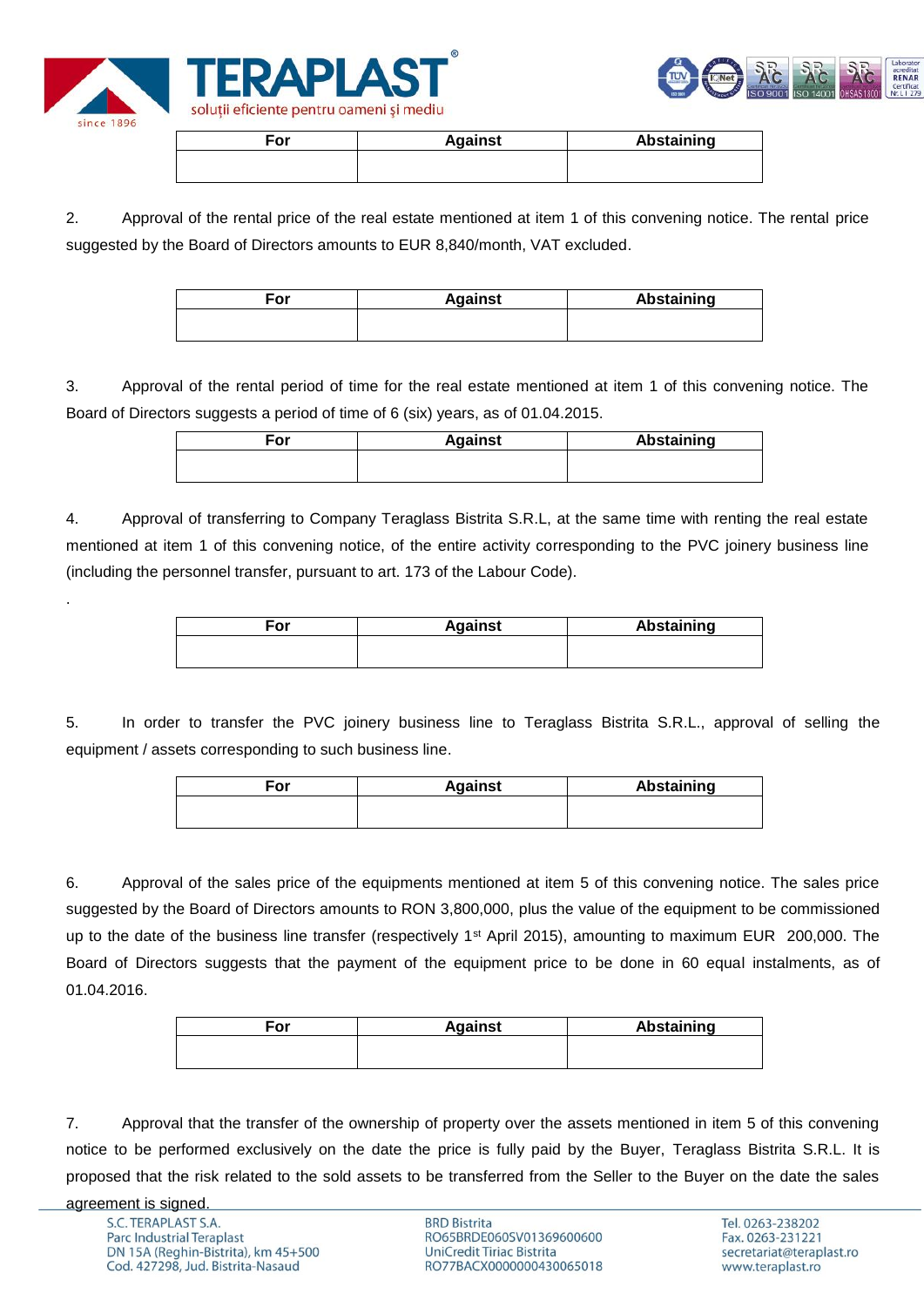



| <b>Against</b> | <b>Abstaining</b> |
|----------------|-------------------|
|                |                   |
|                |                   |

8. Approval that the activity of the PVC joinery business line at the Company Teraglass Bistrita S.R.L. premises, to begin on 1st of April 2015 (as of the second quarter of 2015).

| For | <b>Against</b> | Abstaining |
|-----|----------------|------------|
|     |                |            |

9. Approval of a loan granted to the Company Teraglass Bistrita SRL, amounting to maximum RON 2.850.000, based on a loan agreement with successive drawdowns, in order to sustain the activity of the Company Teraglass Bistrita Srl. The loan shall generate interest, according to the reference interest of BNR /National Bank of Romania/ .

| ™or | <b>Against</b> | <b>Abstaining</b> |
|-----|----------------|-------------------|
|     |                |                   |

10. Mandating the Board of Directors to negotiate and approve the transfer to the Company Teraglass Bistrita S.R.L. of the raw material stocks, the finished products, the advertising materials needed for continuing the activity of the PVC joinery business line.

| For | <b>Against</b> | Abstaining |
|-----|----------------|------------|
|     |                |            |
|     |                |            |

11. Mandating Mr. Alexandru Stanean – General Manager, and Mrs. Edit-Eniko Orban – Financial Manager to negotiate the contracting terms and conditions, and to sign for and on behalf of the Company the rental agreement for the real estate mentioned at item 1, the sales agreement of the equipment / assets mentioned at item 5, as well as any documents necessary to carry out the decision of the Extraordinary General Assembly of the Shareholders, that is to be adopted.

| ∃or | <b>Against</b> | <b>Abstaining</b> |
|-----|----------------|-------------------|
|     |                |                   |
|     |                |                   |

12. Approval of the full coverage of the losses reported in the previous years, amounting to RON 44.952.911, by using the reserves constituted for share capital adjustments and share premiums.

| For | <b>Against</b> | Abstaining |
|-----|----------------|------------|
|     |                |            |
|     |                |            |

13. Appointing the registration date when shareholders affected by the decisions adopted by the Extraordinary General Assembly of the Shareholders shall be identified. The Board of Directors suggests the date of **08th April 2015.**

| ∃or | <b>Against</b> | Abstaining |
|-----|----------------|------------|
|     |                |            |

**BRD Bistrita** RO65BRDE060SV01369600600 **UniCredit Tiriac Bistrita** RO77BACX0000000430065018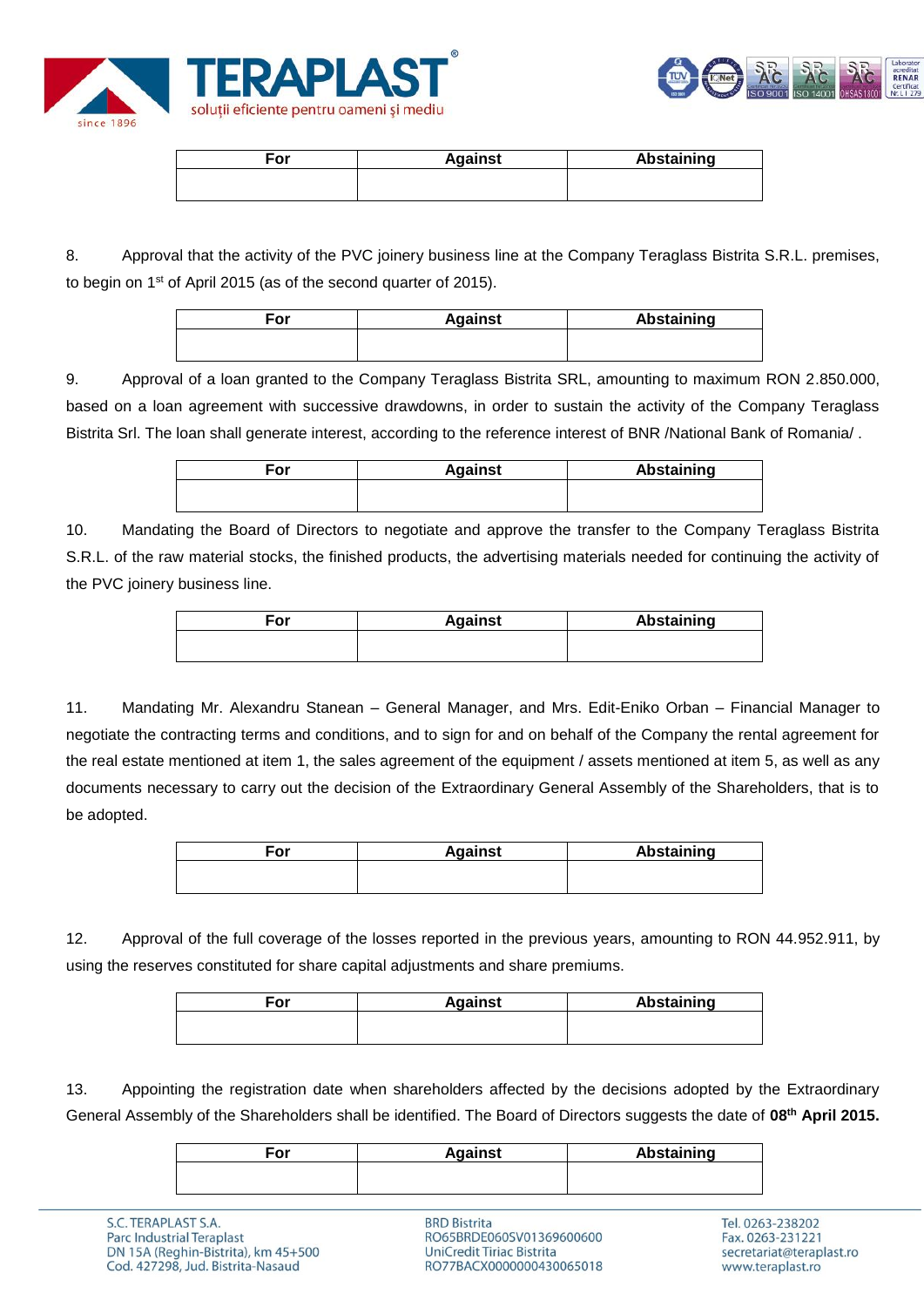



14. Approval of the date of 7<sup>th</sup> April 2015 as **"ex date**", respectively the date previous to the registration date when the financial instruments, object of the decision of the corporate bodies, are transacted without the rights resulting from such decision, pursuant to art. 2 letter f) of Regulation no. 6/2009 regarding the exercise of certain rights of the shareholders within the general assemblies of the trading companies, amended and completed by Regulation no. 13/2014 regarding the amendment and completion of certain regulations issued by the Security National Board (herein referred to as **Regulation CNVM no. 6/2009**).

| For | <b>Against</b> | <b>Abstaining</b> |
|-----|----------------|-------------------|
|     |                |                   |

15. Mandating the Chairman of the Board of Directors, Mr. Dorel Goia, to sign for and on behalf of all shareholders present at the assembly, the Decision of the Extraordinary General Assembly of the Shareholders.

| For | <b>Against</b> | <b>Abstaining</b> |
|-----|----------------|-------------------|
|     |                |                   |
|     |                |                   |

16. Mandating the legal adviser, Mrs. Kinga Vaida, identified by ID series X.B. no. 370326, issued by the Police Department of Bistrita on 26.06.2012, to register the Decision of the Extraordinary General Assembly of the Shareholders at the Trade Register of Bistrita-Nasaud Law Court and to publish such decision in the Official Gazette of Romania, Part 4.

| For | <b>Against</b> | <b>Abstaining</b> |
|-----|----------------|-------------------|
|     |                |                   |
|     |                |                   |

# Note : You shall put an "X" in the appropriate voting box. The remaining boxes shall not be completed.

The undersigned I hereby give discretionary voting power to the above appointed representative, for the problems which have not been identified and included on the agenda until the present, in accordance with the legal provisions in force.

This special power of attorney contains information in accordance with the Law no.297/2004 regarding capital market, C.N.V.M. Regulation No. 1/2006, modified by C.N.V.M. Regulation No. 31/2006, and by C.N.V.M Regulation No. 6/2009. This special power of attorney shall be signed and dated by the principal shareholder. The special power of attorney shall be completed by the principal shareholder under all entries submitted.

**The special power of attorney shall be issued in 3 originals**, of which: one original remains to the principal shareholder, one original will be handed to the representative and one original will be presented to **company** headquarters **TERAPLAST S.A.** until **21st of March 2015, 14:00 hours.**